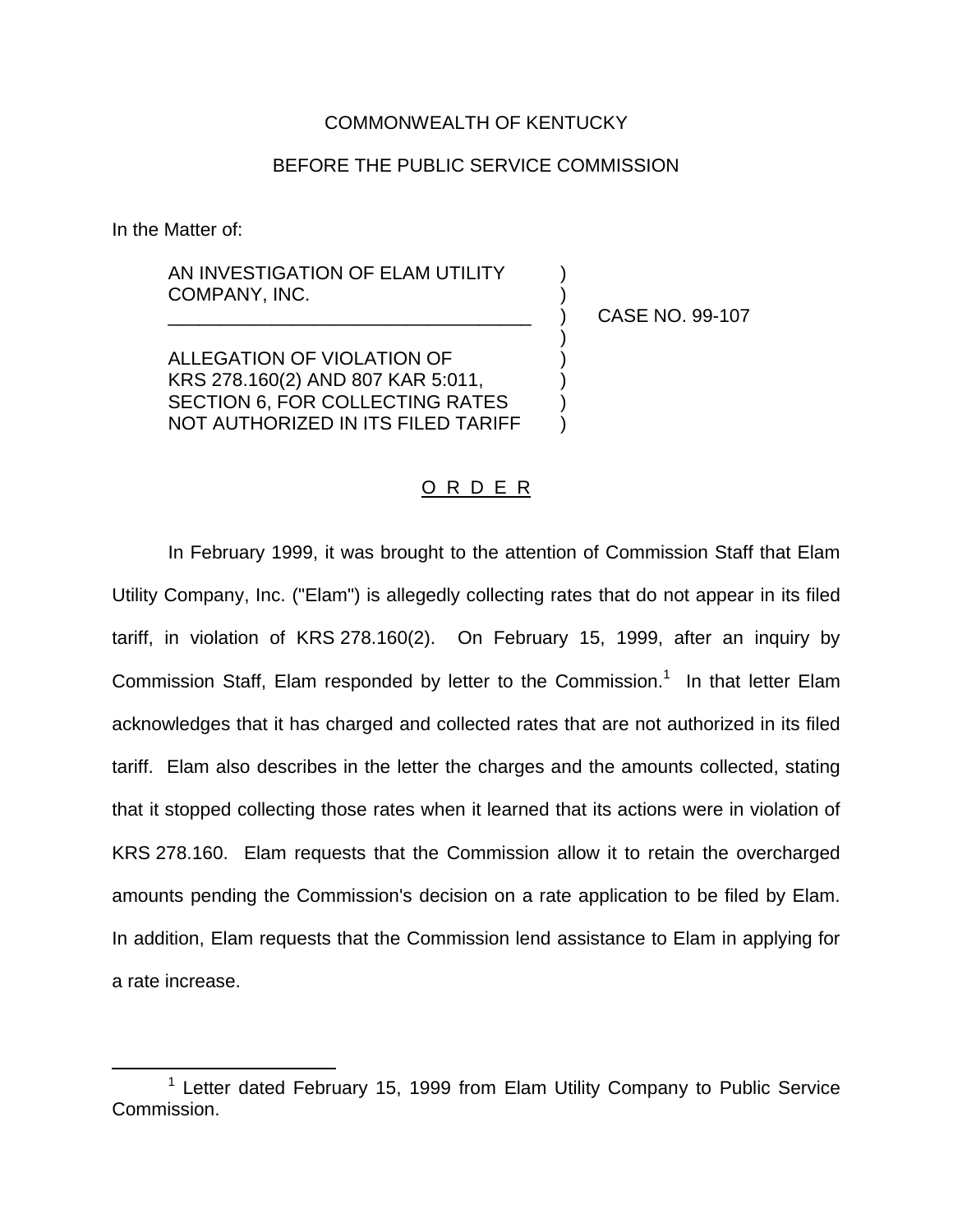Pursuant to KRS 278.160(2), a utility shall not charge or collect for its services other than as prescribed in its filed schedules. Based upon the initial investigation and the response of Elam, the Commission finds that there is sufficient cause to open a case to require Elam to refund the amounts wrongfully collected and to show cause why a penalty should not be imposed under KRS 278.990.

The Commission finds that Elam has acknowledged the charging and collection of unauthorized rates in violation of KRS 278.160(2), as stated in Elam's letter of February 15, 1999. Elam has informed the Commission that it has collected \$8,947.39 in untariffed charges, but has requested that the Commission allow it to retain the funds pending a decision on its application. Elam may not, however, collect or retain rates other than those set out in its filed tariff. The Commission finds that Elam must refund or credit the illegally collected amounts to customers within a reasonable time.

Therefore, the only further issue to be decided by the Commission is the penalty, if any, to be imposed, pursuant to KRS 278.990, upon Elam for the alleged violation. Before the Commission makes this decision, Elam is entitled to a public hearing.

The Commission, on its own motion, HEREBY ORDERS that:

1. Elam shall appear before the Commission on May 12, 1999, at 9:00 a.m., Eastern Daylight Time, in Hearing Room 1 of the Commission's offices at 730 Schenkel Lane, Frankfort, Kentucky, for the purpose of presenting evidence concerning the alleged violations of KRS 278.160(2) and Administrative Regulation 807 KAR 5:011, Section 6, and showing cause why it should not be subject to the penalties prescribed in KRS 278.990(1) for these alleged violations. Any motion requesting an informal conference with Commission Staff to consider any matter which would aid in the